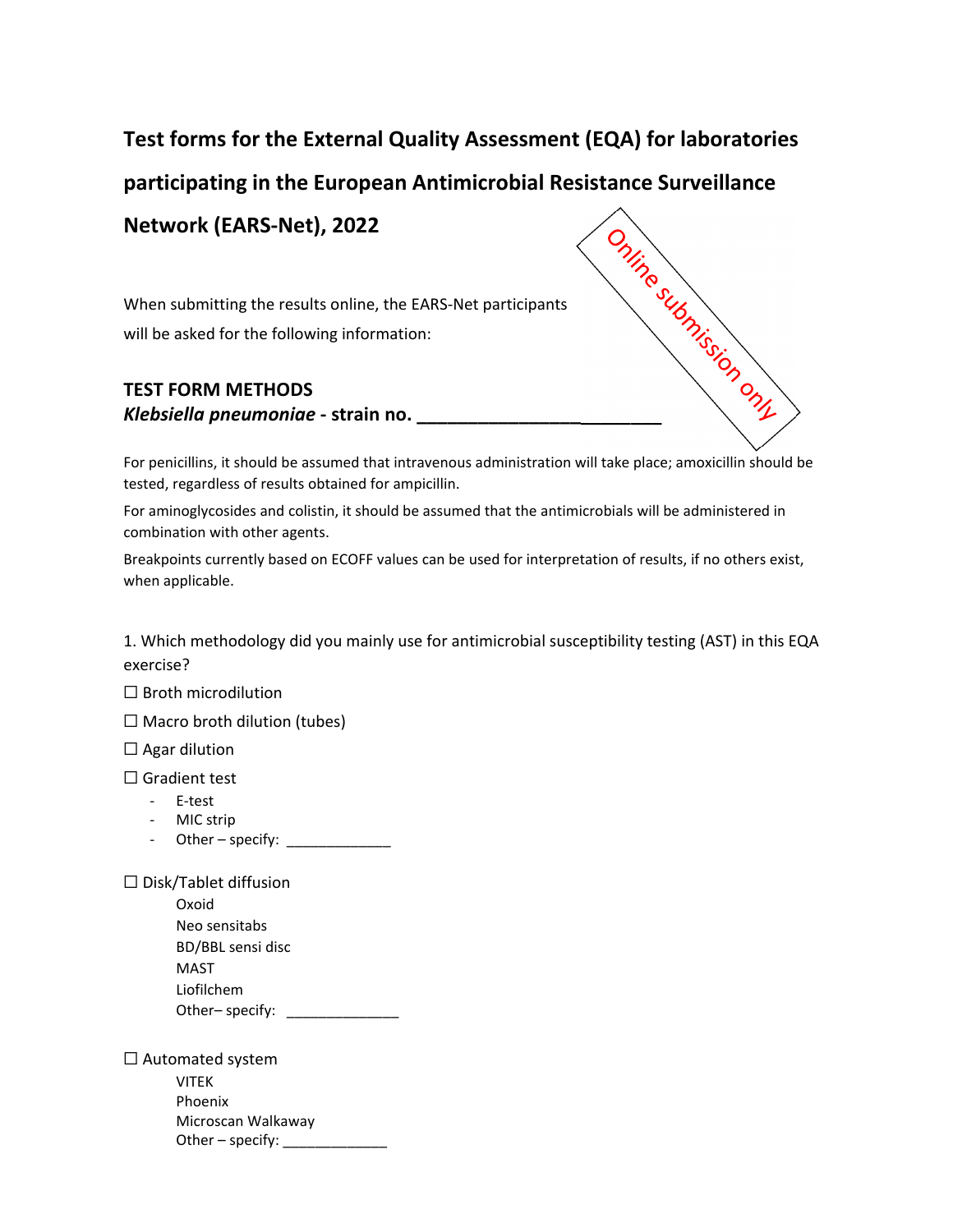

 $\Box$  Other If other, please specify: \_\_\_\_\_\_\_\_\_\_\_\_\_\_

2. Which standard/guideline did you use when performing AST?

 $\square$  EUCAST

 $\Box$  Other

3. Would you normally send this (invasive!) strain to a reference or other laboratory? Yes/No

4. Please change method for the relevant antibiotic(s) if it differs from the chosen method in question 1. The result will by default be set to the information provided in question 1.

|                             | <b>Method</b> |
|-----------------------------|---------------|
| <b>Antimicrobial</b>        |               |
| Amikacin                    |               |
| Amoxicillin-clavulanic acid |               |
| Cefepime                    |               |
| Cefotaxime                  |               |
| Ceftazidime                 |               |
| Ceftriaxone                 |               |
| Ciprofloxacin               |               |
| Colistin                    |               |
| Ertapenem                   |               |
| Gentamicin                  |               |
| Imipenem                    |               |
| Levofloxacin                |               |
| Meropenem                   |               |
| Moxifloxacin                |               |
| Ofloxacin                   |               |
| Piperacillin-tazobactam     |               |
| Tobramycin                  |               |